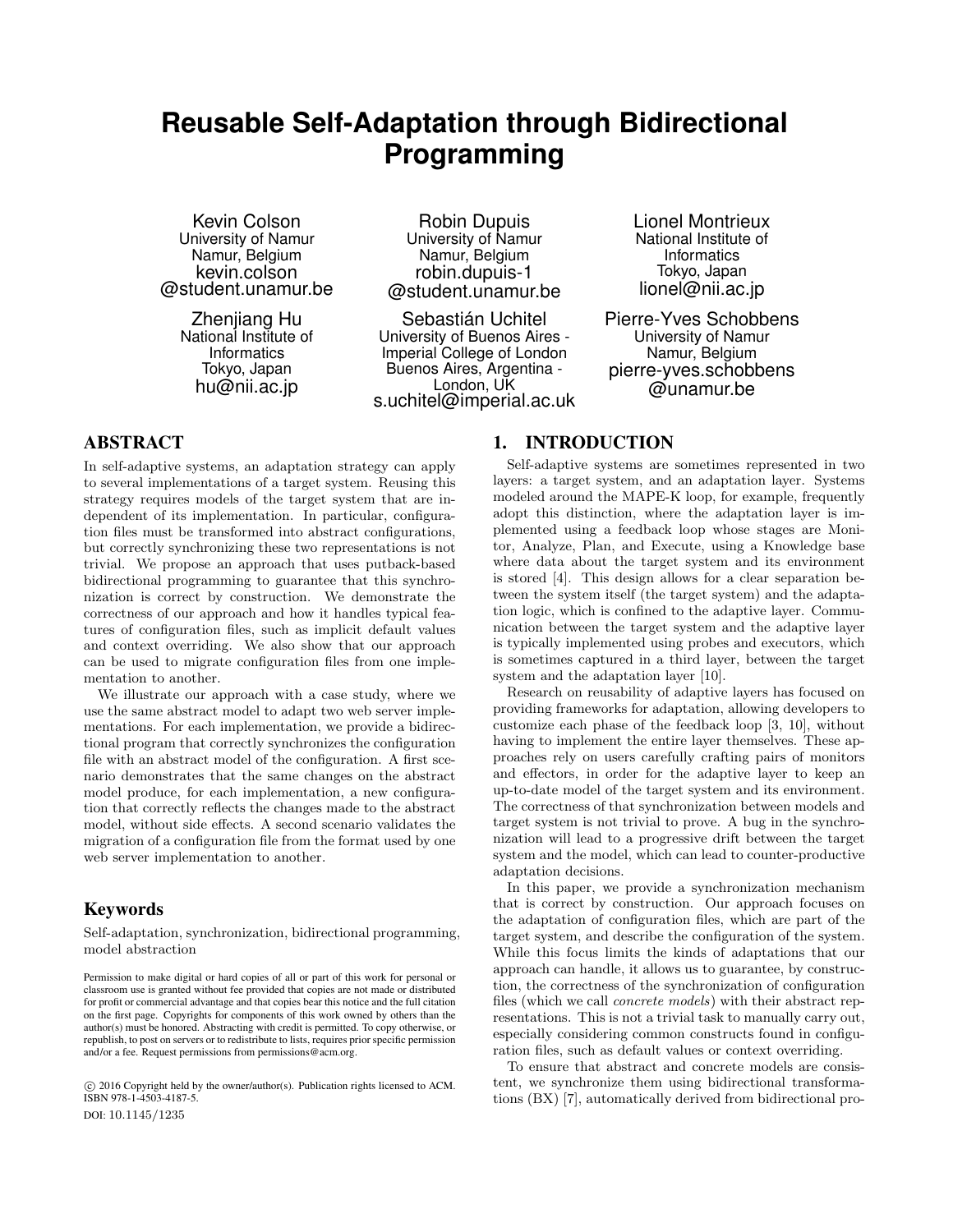grams. BXs consist of a pair of functions: a forward transformation, and a backward transformation. The forward transformation, or get, takes a source as input and generates a view. The backward transformation, or put, takes the original source and the new view as input, and outputs a source where the view has been embedded in the original source [8]. Bidirectional programming languages are Domain-Specific Languages (DSLs) that help developers write BXs. Wellbehaved BXs ensure that the composition of the get and put functions, or the opposite, is the identity function [7]. In this paper, we use BiGUL, a putback-based bidirectional programming language and compiler. The behavior of put is described with the BiGUL language, and the compiler generates a pair of get and put functions that are guaranteed to form a well-behaved BX. Our solution guarantees the correctness of the synchronization by construction, ensuring that the models will not drift apart due to errors in an ad-hoc implementation.

Abstract models can also be used to migrate configurations from an implementation to another. We demonstrate the applicability of bidirectional programming to guarantee the correctness of the synchronization, and show how typical constructs in configurations are dealt with. We also report on a case study that illustrates our approach with two web server implementations.

The rest of this paper is structured as follows: Section 2 gives a practical example of the problems our approach solves. Section 3 provides background on self-adaptive systems, and BXs. Our approach is presented in Section 4. Section 5 details our use of bidirectional programming for synchronization. In Section 6, we present our case study which consists of two scenarios: adaptation and migration. We examine threats to the case study's validity in Section 7. After discussing related work in Section 8, we conclude in Section 9.

# 2. PROBLEMS IN REUSE AND SYNCHRO-NIZATION

In this section, we use web servers as an example to illustrate how abstract models can facilitate the development of reusable self-adaptation mechanisms, that are not tied to a particular implementation of a system. We also highlight the difficulty of manually developing correct synchronization mechanisms, even for simply configuration files. We use two web server implementations throughout this paper: Apache HTTP Server<sup>1</sup>, and Nginx<sup>2</sup>.

Configuration files allow users to specify how they want an application to behave. They generally follow a tree structure. Different implementations of a same service, e.g., different implementations of a web server, will likely have similar configuration options, but the syntax of the configuration files, as well as the entries available, may change between implementations, or between different versions of the same implementation. For example, both Nginx and Apache allow for log configuration, but in different ways:

access log in Nginx

access\_log "/var/logs/access.log";

access log in Apache

<sup>2</sup>http://nginx.org/

```
LogFormat "%v:%p %h %l %u %t \"%r\" %>s %0<br>
\rightarrow \"%{Referer}i\" \"%{User-Agent}i\""
                              \"%{User-Agent}i\"
     vhost_combined
\quad\hookrightarrowCustomLog "/var/logs/access.log" vhost_combined
```
Both Nginx and Apache allow users to set the path of the access log file, but Apache also provides additional options to specify the format of the log file.

Moreover, a web server can behave differently for some of the websites it serves, e.g., by serving some of its content on a secure connection only, generating error pages, or requiring authentication. Configuration files reflect that ability through contexts. For instance, in Nginx, a server context may contain the default behavior that will display a web page, while another server context will contain the entries to handle secure connections. Those functionalities are configured in Apache using the VirtualHost context, which defines a virtual server and its associated behavior:

| Contexts in Nginx .                                                                                                      |
|--------------------------------------------------------------------------------------------------------------------------|
| httpf<br>server $\{ # http server$<br>listen 80<br>$#$<br>ጉ<br>server { # ssl server<br>listen 443<br>$\#$<br>ł          |
| Contexts in Apache                                                                                                       |
| <virtualhost *:80=""><br/># http server<br/></virtualhost><br><virtualhost *:443=""><br/># ssl server<br/></virtualhost> |

In addition to entries and contexts, configuration files can support other features, such as default values or context overriding. A default value is a value assumed for an entry that does not appear in a configuration file. For this example, with Nginx:

#### http { keepalive\_timeout 75s; }

The keepalive\_timeout instruction has a default value of 75s. Therefore, this configuration displays the same behavior as the following, where keepalive\_timeout has been omitted:

#### http {}

Context overriding infers the value of a missing entry in a certain context by looking at the value for this entry in the closest ancestor context that defines it, or the default value if no ancestor defines it. We again use Nginx for this example:

```
http {
  keepalive_timeout 100s;
  server {
    keepalive_timeout 100s;
  }
}
```
<sup>1</sup>https://httpd.apache.org/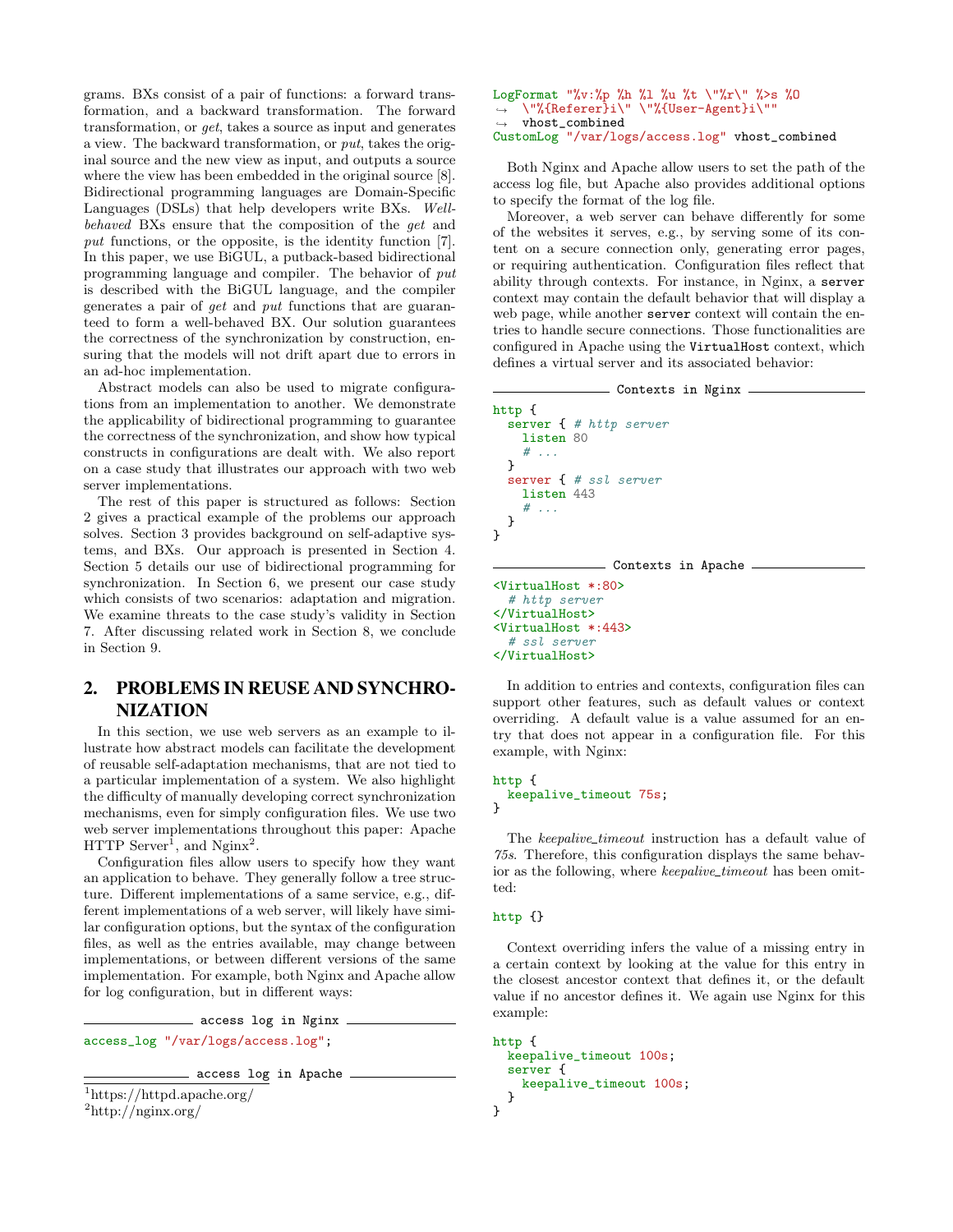will be equivalent to the following, because the value of the keepalive\_timeout entry for the server context is defined within its http ancestor.

```
http {
  keepalive_timeout 100s;
  server {
  }
}
```
Default values and contexts are common in many types of configuration files. They can greatly complicate the adaptation of configuration files, as a change in one entry may have effects in multiple contexts.

# 3. BACKGROUND

# 3.1 Adaptive layer

Adaptation is triggered by changes in a self-adaptive system, its environment, and/or its goals [4]. If the data shows changes in the system, its environment, or its goals, that require adaptation, changes made by this adaptation have to be effected on the system. Those steps are realized by a layer above the system. The MAPE-K loop architecture [12] is composed of four consecutive phases, as well as a common knowledge base that helps sharing informations between those phases. Cheng et al. define the four phases as follows:

- "The monitor function provides the mechanisms that collect, aggregate, filter and report details (such as metrics and topologies) collected from a managed resource";
- "The analyze function provides the mechanisms that correlate and model complex situations (for example, time-series forecasting and queuing models). These mechanisms allow the autonomic manager to learn about the IT environment and help predict future situations";
- "The plan function provides the mechanisms that construct the actions needed to achieve goals and objectives. The planning mechanism uses policy information to guide its work";
- "The execute function provides the mechanisms that control the execution of a plan with considerations for dynamic updates" [12].

# 3.2 Bidirectional transformations

Bidirectional transformations (BX) are used to synchronize the contents of two related documents. A BX is a pair of transformations between a source document and a view document. The forward transformation, called get, takes a source as input, and produces a view. The backward transformation, called put, takes both a source and an updated view as input, and produces an updated source, where changes made to the view are embedded into the source. The two transformations are defined as follows [8]:

```
get :: Source -> View
put :: Source -> View -> Source'
```
A BX could, for example, synchronize a list of elements (the source) with the first element of the list (the view):

get  $(x:xs) = x$ put  $(x:xs)$   $y = y:xs$ 

A subset of BX is called well-behaved bidirectional transformations, sometimes called lenses [7]. They provide wellbehaved synchronization between source and view. To be well-behaved, a BX has to satisfy two laws, PutGet and  $GetPut$ , defined as follows [6]:

get (put s v) =  $v$  --PutGet put s (get s) =  $s$  --GetPut

Several programming languages exist to help developers write BXs. They usually are either *get-based* programming languages [?, ?], where the get function is provided by the developer, and a put function automatically derived, to produce a well-behaved BX; or putback-based programming languages [15], where the *put* function is provided by the developer, and a get function automatically derived, to produce a well-behaved BX. For each *get* function, there may be many put functions that form a well-behaved BX. The advantage of putback-based languages is that, under some conditions, given a put function, there is at most one get function that forms a well-behaved BX [6].

# 3.3 BiGUL

In this paper, we use the putback-based bidirectional programming language BiGUL [15]. Below is a simple BiGUL program.

```
1 data Src = Src {sa :: String,<br>2 sb :: Int} de
<sup>2</sup> sb :: Int} deriving (Show)<br>3 data View = View fva :: String} deriving (
    data View = View {va :: String} deriving (Show)
4
5 abc :: BiGUL Src View
6 abc = $(rearrAndUpdate)7 [p| View {
8 va = a
9 }|]
              [p| Src {
11 sa = a
_{12} } | ]
13 \left[\begin{array}{ccc} d & a = \text{Replace} \end{array}\right]\frac{14}{ } |])
```
The source, defined on lines 1 and 2, contains two fields; the view, defined on line 3, only contains one field. The program, which specifies the put behavior, is defined on lines 5-14. The program's signature, on line 5, indicates that it matches a source with a view. Line 6-14 are a rearrAndUpdate instruction, which matches elements of the source with elements of the view, and performs the specified operations to update the source. rearrAndUpdate takes three arguments: a pattern for the view, a pattern for the source, and a pattern for the operations to perform on elements of the source that were matched with elements of the view. Lines 7 to 9 indicate that the element va in the view will be matched to a. Lines 10 to 12 indicate that the element sa in the source will be matched to a as well. Finally, lines 13 and 14 indicate that the element matched with a in the source will be replaced by the element matched with a in the view. Therefore, the element sb in the source will be left unchanged.

BiGUL guarantees that, if it can compile a bidirectional program into a BX, that BX will successfully run only if it is well-behaved. Hence, using BiGUL for synchronization between concrete and abstract models guarantees, by construction, the correctness of the synchronization. By contrast,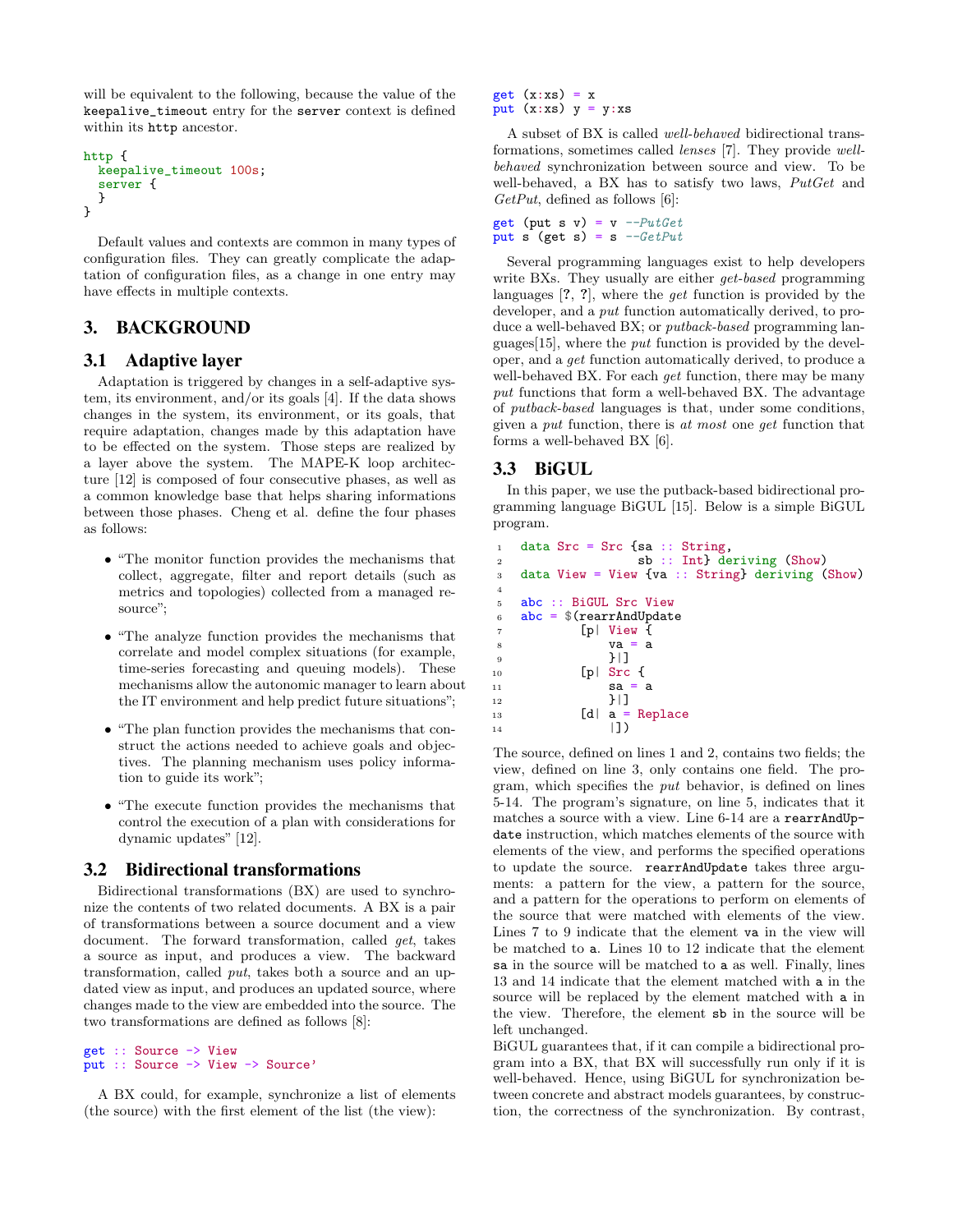developers writing probes, gauges, and effectors, will have to ensure that their implementation is correct. This can be difficult and time-consuming.

# 4. MODEL ABSTRACTION IN SELF-ADAPTATION

Adaptation performed directly on configuration files requires the customization of the adaptation logic if it is to be reused across several implementations. For example, a self-adaptive system could adapt the path of a web server's access log file. This can be done with both Apache and Nginx, but differently. With Nginx, the relevant configuration is the following:

#### access\_log "/var/logs/access.log";

With Apache, we need to define the format of the data that will be written in the file, then the path to the file with the format of the log entries, in two separated entries:

```
LogFormat "%v:%p %h %l %u %t \"%r\" %>s %O
    \"%{Referer}i\" \"%{User-Agent}i\""
vhost_combined
,→
\hookrightarrowCustomLog "/var/logs/access.log" vhost_combined
```
The adaptation mechanisms would be different for Apache and Nginx and wouldn't be reusable despite the fact that it provides the same functionality. In Nginx, the adaptation mechanisms just need to change one instruction, while in Apache they need to change two.

# 4.1 Abstraction

By abstracting the specificities of each model into a common abstract model, we are able to reuse the analyze and the plan phases. This abstract model must be synchronized with a concrete (i.e., implementation-dependent) model of the configuration (Figure 1). Various implementations of the same system would each have their own concrete model, all feeding into an abstract model (Figure 2). This abstract model is extracted according to the data that the adaptation layer requires. It can contain the shared information of the concrete models, or only the data for an aspect developers want to focus on, such as security or performance. Our approach guarantees, by construction, that the synchronization between concrete and abstract model is wellbehaved, and allows developers to reuse general analyze and plan phases for each system by deploying them on the abstract models.



Figure 1: model abstraction in MAPE loop

In addition to facilitating the reusability of adaptive layers, our approach also provides a way to copy parts or the



Figure 2: abstract model equivalent for all systems

entirety of the information between systems that can have a common abstraction. The system knowledge represented in the abstract model can be replaced by the data contained in another abstract model and this new configuration can then be copied in the new system. In the web server example, a concrete model of an Apache configuration could be abstracted. Then, this information could be copied into the abstract model of an other web server, and a put transformation, using an empty source, could translate it into the desired concrete configuration file. This second server doesn't need to be implemented in Apache like the first one. This would effectively copy the configuration from an implementation to another.

Making those adaptation mechanisms reusable means that each part that was specific to an implementation has to be more generic to suit all implementations, or has to be lost if it cannot be generalized. For example, the abstract model for access log files in web servers could have this format, where a nofile value would mean that there is no log file:

abstractLog :: String

The abstract models for both web servers could then be:

Abstract for Nginx (with log file)  $abstractLog = "/var/logs/access.log"$ 

**EXECUTE:** Abstract for Apache (without log file) **LACCUTE:** abstractLog = "nofile"

This example shows that an abstract model can contain less data than a concrete one. Here, the log format, available in the Apache configuration, is omitted in the abstract model. It was necessary in order to construct a common type for Apache and Nginx, because of the absence of the ability to change the format in Nginx.

# *4.1.1 Adaptive Layer Reusability*

In our approach, the adaptation phases work on different models (Figure 3). The monitor phase and the execute phase work on the concrete models of the systems and therefore need to be customized for each implementation, since the concrete models keep their specificities. In contrast, the analyze and plan phases can both work on the abstract models, and can therefore be reused across several implementations of the target system. For example, an abstractLog instruction on the abstract model could represent the following Nginx and Apache configurations:

Nginx access log config access\_log "/var/logs/access.log";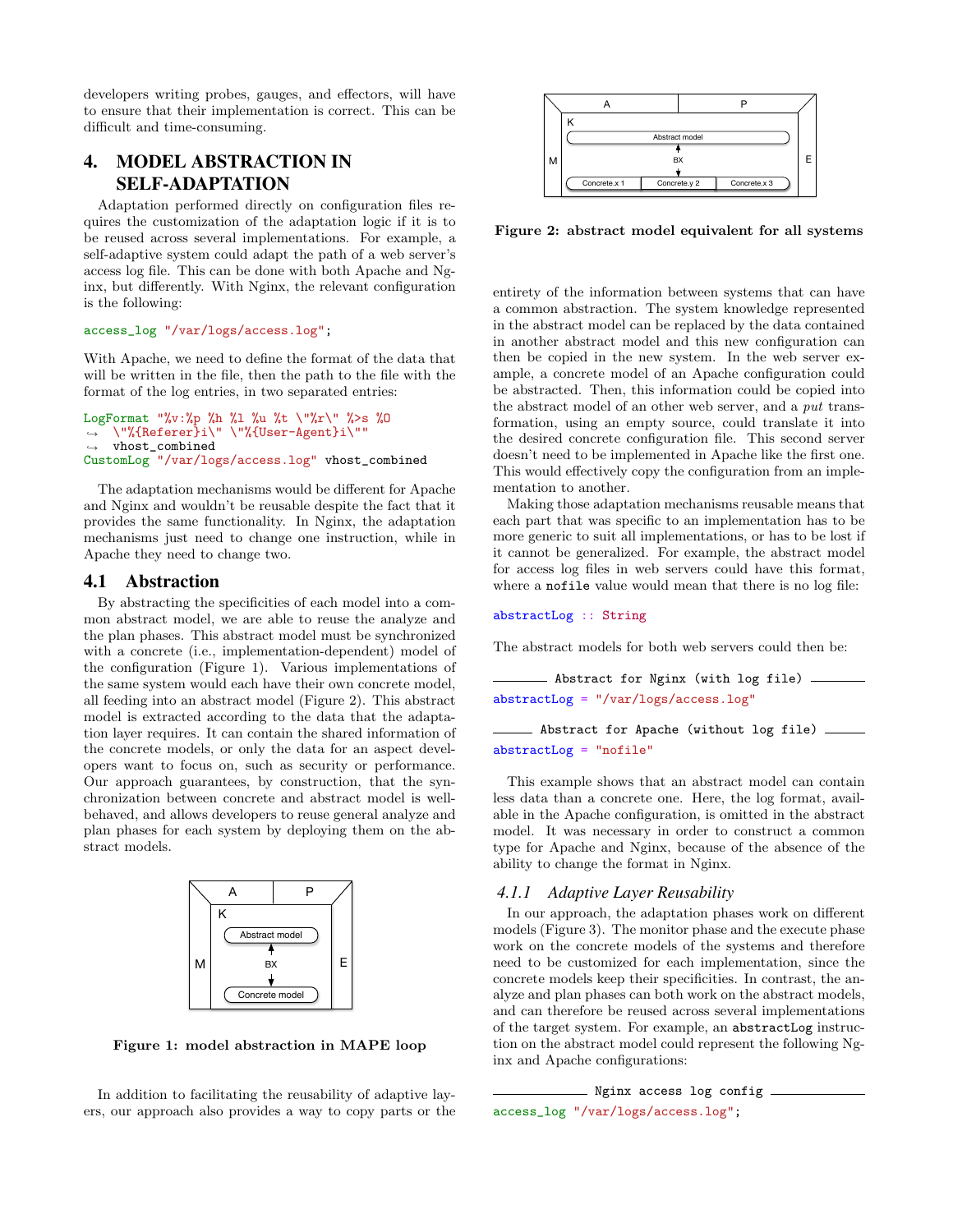

Figure 3: Architecture of the approach

```
- Apache access log config -
```

```
LogFormat "%v:%p %h %l %u %t \"%r\" %>s %0<br>
\rightarrow \"%{Referer}i\" \"%{User-Agent}i\""
                                \"%{User-Agent}i\"
      vhost_combined
 \hookrightarrow\hookrightarrowCustomLog "/var/logs/access.log" vhost_combined
```
Both would produce the same abstract model:

#### abstractLog = "/var/logs/access.log"

Let us assume that an adaptation rule specifies that when disk space is short on a server, no more accesses will be logged. The adaptation will consist of stopping the collection of access logs. The analyze and plan phases will reflect this in the abstracted models.

| Before adaptation -                    |
|----------------------------------------|
| $abstructLog = "/var/logs/access.log"$ |
| After adaptation -                     |

abstractLog = "nofile"

As the execute phase uses concrete models, changes to the abstract model must be reflected to the concrete model. If the server uses Apache, we get the following, as the LogFormat must not be removed in case it is used in some other entry:

```
LogFormat "%v:%p %h %l %u %t \"%r\" %>s %0<br>
\rightarrow \"%{Referer}i\" \"%{User-Agent}i\""
                                       \"%{User-Agent}i\""
       vhost_combined
 \hookrightarrow\hookrightarrow
```
If the server uses Nginx, no more instructions about the log file for accesses will appear.

In addition, our approach allows for the extraction of a subset of a model, for the adaptation of a particular concern. For example, a MAPE loop for security adaptation would only need a model containing web servers' security features. Our approach achieves this with two alternatives. Figure 4 shows that different partial abstract models can be extracted from the same concrete model, for different adaptation concerns. Figure 5 uses our approach's composition



Figure 4: direct concern extraction



Figure 5: indirect concern extraction

capabilities. First, a complete abstract model is extracted from the concrete model. Then, partial models are extracted from the abstract model. Because our approach to synchronization can be composed, we can guarantee that changes made to a partial abstract model will be reflected to the complete abstract model, and then to the concrete model.

The biggest concern with this approach is to write this "mapping" between the abstract configuration and the concrete configuration. Those models need to be synchronized, since the execute and monitor phases will work only on the concrete configuration.

#### *4.1.2 Configuration Reusability*

Using our approach, the user can also reuse parts or all of the abstract configuration from one system to another. This allows for the duplication of a configuration, as well as for migration, which consists in modifying the technology used for a system while preserving its behavior.

Developers can reuse the view of a system A for another system, B. The information in the view will then be reflected in system B and it will behave like system A.

For example, a user might want to migrate an Apache server to Nginx, without losing the configuration. In this case, by only replacing the current web server with Nginx, and replacing the synchronization mechanism in the adaptive layer with the one related to Nginx, the configuration in the abstract model will be copied in the new server.

The user might also want to add a new web server to the set and have it behave like an existing one. By copying the information in the abstract model of the existing one into the abstract model of the new one, and using the correct synchronization mechanism for the chosen implementation, the behavior will be correctly replicated.

In our access log example, the configuration of the first system, implemented with Apache and containing the following:

```
LogFormat "%v:%p %h %l %u %t \"%r\" %>s %O
    \"%{Referer}i\" \"%{User-Agent}i\""
    vhost_combined
\hookrightarrow\hookrightarrowCustomLog "/var/logs/access.log" vhost_combined
```
would be transformed into the abstract model, which would then contain

accessLogPath = "/var/logs/access.log"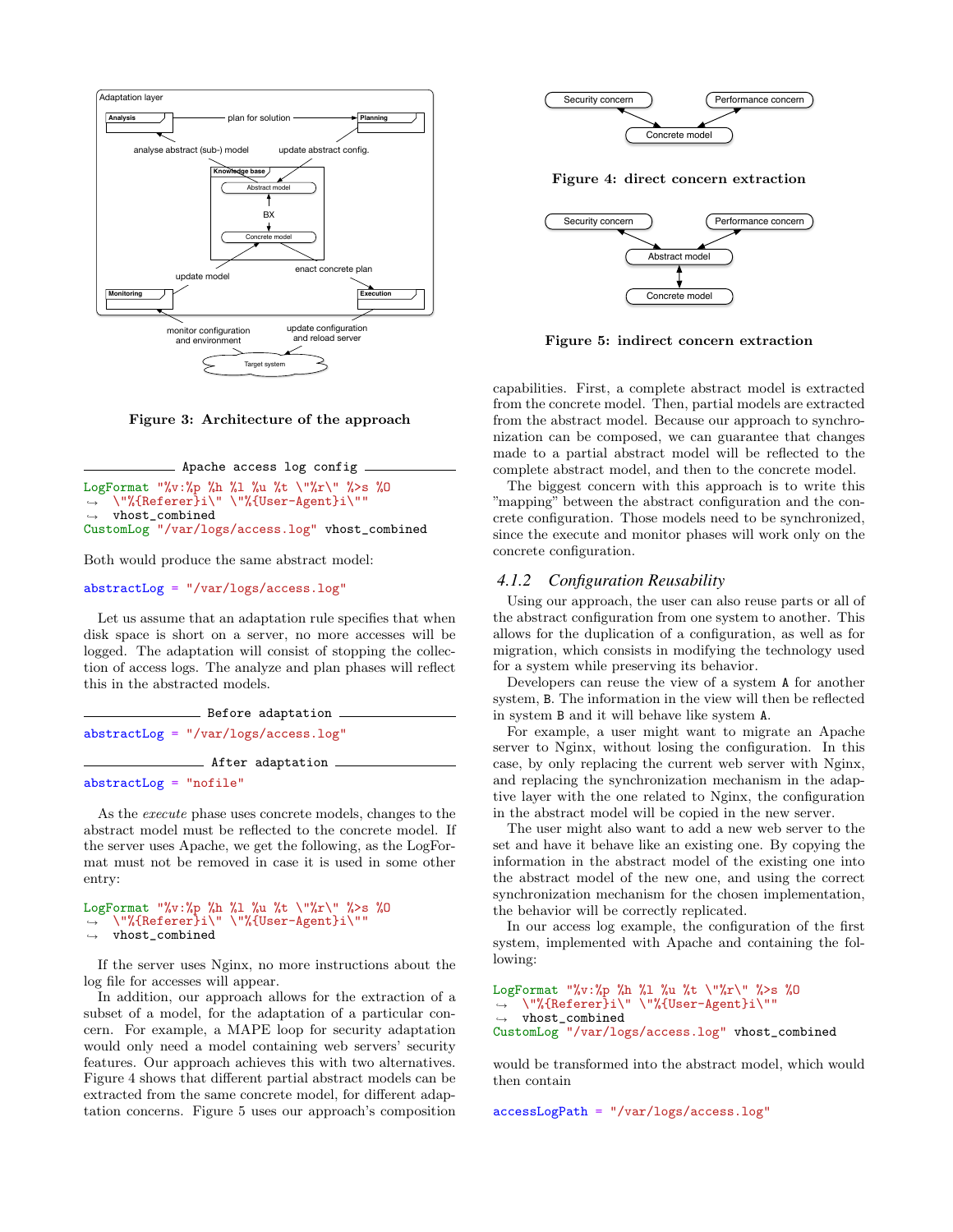assuming we only abstract the path. This model could be reused in another system that would be implemented with Nginx. After the abstract configuration is reflected in the new system, the Nginx configuration file would contain:

```
access_log "/var/logs/access.log"
```
and this part of the configuration would have been successfully copied.

# 4.2 Synchronization

A synchronization mechanism between concrete and abstract models must be well-behaved, and must handle the typical constructs of configuration files discussed in Section 2.

Synchronization consists of a pair of transformation functions, one for each direction. Usually, the user writes both but has no guarantee of their well-behavedness. For example:

```
Example get behavior
get {
  if (a empty)
    then return default
    else return a
}
              - Example put behavior -
put {
  if (b == default)then return empty
    else return b
}
```
This pair of functions may seem well-behaved. However, if a contains the value default, the get function will return the default value too. Since the put function returns empty for the default input, the value of the first model will be modified from default to empty after a combination of get and put. These bugs cases are sometimes hard to find and fix. Proving that a pair of functions is well-behaved can be difficult and time-consuming.

This problem can be solved by using bidirectional programming, since languages like BiGUL guarnatee that bidirectional transformations will be well-behaved.

Each BX is specific to a pair of models. Therefore, a new bidirectional program has to be defined for each implementation used in the system. The same BX can be reused if a new system is deployed with the same implementation as an existing one. Since adaptation made on the abstract model remains the same, only the BX would need to be replaced for different implementations of the system.

# 5. BIDIRECTIONAL PROGRAMMING

In this section, we show how challenges caused by typical constructs in configuration files can be overcome with putback-based bidirectional programming.

# 5.1 Default values

Default values can vary depending on the implementation (Apache, Nginx,  $\dots$ ), or even the version of an implementation (e.g., Apache 1.4 vs. Apache 2.0).

The abstract model needs to be independent from the implementation of the target system. The adaptation layer cannot infer the value of an empty field in the abstract model by using default values, since it doesn't know which technology is used. Therefore, the bidirectional transformation between the two models must replace any field that would be empty in the abstract model by the correct default value.

Each BX is passed the default values specific to the version of the implementation considered. The challenge is to add this knowledge to the transformation while maintaining the guarantee that it is well-behaved. When reflecting changes from the abstract model to the concrete one, the previously empty fields must stay empty, unless their value was modified and is now different from the default value.

The following pseudo-code shows how we solve this issue. The implementation in BiGUL can be found on our repository<sup>3</sup> .

```
1 addDefault def {<br>2 if (viewValue
      if (viewValue = def)
3 then if (oldSourceValue empty)<br>4 then newSourceValue = empty
           then newSourceValue = empty5 else newSourceValue = viewValue
6 else newSourceValue = viewValue
7 }
```
This pseudo-code defines the put behavior. For example, the ssl instruction, if not defined, will be empty in the source. The get behavior inferred from the put will write this instruction to its default value off in the view. When reflecting changes to the source, if the value is equal to the default value, we check the current value in the source. If it is empty, we know that the default value in the view was inferred and we putback empty. If it is not, then the user might want this instruction to appear in the file despite being set to the default, and we write it in the updated source.

### 5.2 Context overriding

Adding the knowledge of the default values to the transformation brings a new challenge. Many configuration files use context overriding, as discussed in Section 3.2. Therefore, an undefined directive in a context should not always be considered to represent its default value. If the directive is defined in an ancestor, its value is inherited in the nested contexts, unless it is redefined. Figure 6 shows an example. The default value for ssl is off. While ssl is not defined in the server context on the left hand side, it is defined in the parent, and hence applies to the server context as well, instead of the default value. On the right hand side, the value of ssl has been explicitly set to on in the server context. Therefore, both sides are equivalent.

In bidirectional programs, when getting the abstract model from the concrete one, empty fields can't be automatically replaced by their default values. The BX must check the upper contexts for any value that would override it.

While not implemented in our case study, we can prove that it is possible to write a bidirectional program that handles context overriding properly, and produces a wellbehaved BX.

The put function will update elements one by one. The challenge consists in providing to our function some knowledge about the fields related to the element it is currently updating. We define put', a /textitput function that takes an extra argument: the result of a function  $f(v)$  that determines whether a value in the view is a default value or not. We use it to redefine put:

<sup>3</sup>https://github.com/prl-tokyo/bigul-configurationadaptation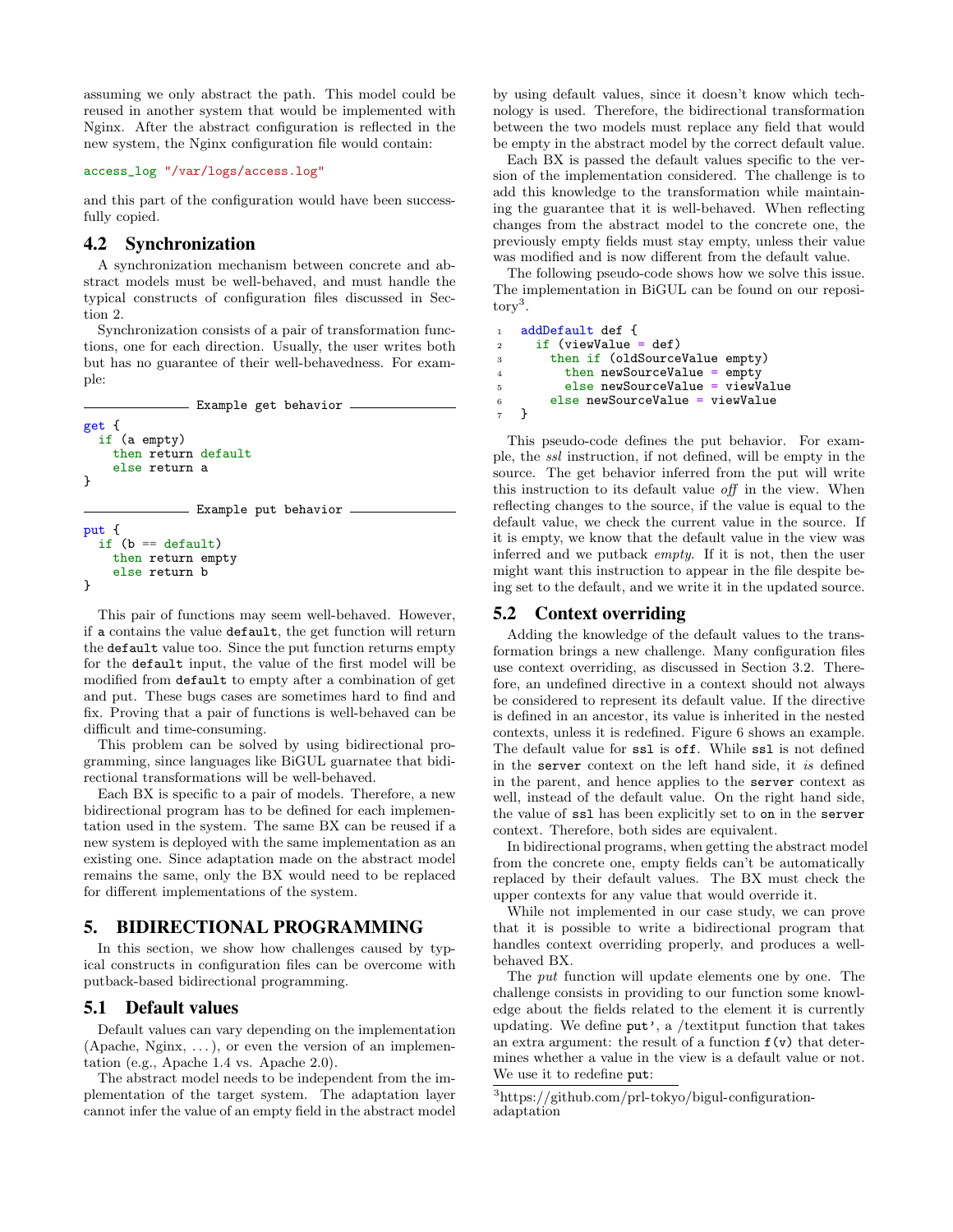

Figure 6: Context overriding

put  $s$   $v = put'$  (f  $v$ )  $s$   $v$ 

Because of how put' can be implemented in BiGUL, we know that the result of  $f(v)$  will not be used in the generated get', which we can use to redefine get:

get  $s = get' - s$ 

BiGUL guarantees a well-behaved bidirectional transformation, therefore we know that the PutGet and GetPut laws hold for put' and get':

```
get' (put' (f v) s v) = v
put' (f \bar{v}) s (get' _ s) = s
```
We can then show that get and put satisfy the PutGet and GetPut laws, and therefore form a well-behaved BX:

```
get (put s v) = get' _ (put' (f v) s (get' _ s))
              = get' _ s = v
put s (get s) = put' (f v) s (get' _ s) = s
```
This proves that context overriding can be handled using put-based bidirectional programming.

#### 6. CASE STUDY

This case study is based on web server configuration files. We use two implementations: Apache and Nginx; we consider their apache2.conf and nginx.conf configuration files, respectively.

We designed two scenarios. The first one simulates an adaptation layer that results in a switch from insecure client connections to only secure ones using SSL. The second scenario simulates an adaptation layer that adds a new web server to the server pool it is handling. This can be used to reduce the system load or improve overall system quality. This new server needs to be configured. We suppose that its configuration has to be the same as another web server in the pool. However, those two servers aren't implemented with the same technology. We show that the copied abstract configuration from a server using implementation A to a server using implementation B is correctly reflected in the new server's concrete configuration using our approach.

This case study focuses on BX within a self-adaptive sytem, and hence some of the operations that would be performed on a live system are simulated or ignored. For example, in the first scenario, a self-adaptive system would have to update the configuration file on the target system, as well as reload the web server, for the new configuration to be taken into account; in the second scenario, a new server would need to be commissioned, before the configuration file can be transferred, and the web server started.

# 6.1 Setup

#### *6.1.1 Internal representation*

We present here the sample configuration files used in our case study. Listing 1 shows the Apache configuration file and Listing 2 shows the Nginx configuration file. They are simple configuration files, each defining log file locations, a single context where simple HTML files are served, and a few other configuration items for the servers to run correctly.

#### Listing 1: Apache configuration file

```
1 User www-data<br>2 ServerRoot "/
```
- ServerRoot "/etc/apache2"
- <sup>3</sup> PidFile /var/run/apache2/apache2.pid
- <sup>4</sup> KeepAlive On <sup>5</sup> MaxKeepAliveRequests 100
- <sup>6</sup> KeepAliveTimeout 65
- <sup>7</sup> ErrorLog /var/log/apache2/error.log
- <sup>8</sup> LogLevel warn
- <sup>9</sup> DocumentRoot html
- <sup>10</sup> Listen 80
- 11 Listen 443<br>12 ServerToke
- ServerTokens OS
- <sup>13</sup> ServerSignature On
- 14 IncludeOptional mods-enabled/\*.load<br>15 IncludeOptional mods-enabled/\*.conf
- <sup>15</sup> IncludeOptional mods-enabled/\*.conf
- <sup>16</sup> IncludeOptional conf-enabled/\*.conf

```
17 <VirtualHost *:80>
18 ServerName www.example.com
```
- <sup>19</sup> ServerAdmin webmaster@localhost
- <sup>20</sup> DocumentRoot /var/www/html
- <sup>21</sup> ErrorLog /var/log/apache2/error.log
	- KeepAlive On
- <sup>23</sup> MaxKeepAliveRequests 100
- <sup>24</sup> KeepAliveTimeout 65
- 25 <Directory /><br>26 0ptions Fol
- Options FollowSymLinks <sup>27</sup> AllowOverride None
- <sup>28</sup> Require all denied
- <sup>29</sup> </Directory>
- <sup>30</sup> <Directory /var/www/>
- <sup>31</sup> Options Indexes FollowSymLinks
- <sup>32</sup> AllowOverride None
- <sup>33</sup> Require all granted

```
34 </Directory>
```

```
35 </VirtualHost>
```
To turn a configuration file into a source usable by BiGUL, we use a parser, to translate the data from the configuration file format to the source format (a Haskell record).

The source format is static, so it must contain everything that is possible to write in a configuration file. The entries that are not in a particular configuration file cannot be ignored, and hence the source contains all possible entries. We use the Maybe monad in Haskell to denote configuration items that are not present in the configuration file.

Once adaptation has been made, we obtain a new source that has to be translated into the configuration file, which is done using a pretty printer and a set of rules.

We present here a simplified example of the sources extracted from the configuration files using parsers. The full sources are available on our repository. Listing 3 shows a simplified version of the Apache source, while Listing 4 shows a simplified version of the Nginx source.

#### *6.1.2 View*

Both simplified sources in Listings 3 and 4 give the same resulting view. Listing 5 presents a simplified version of the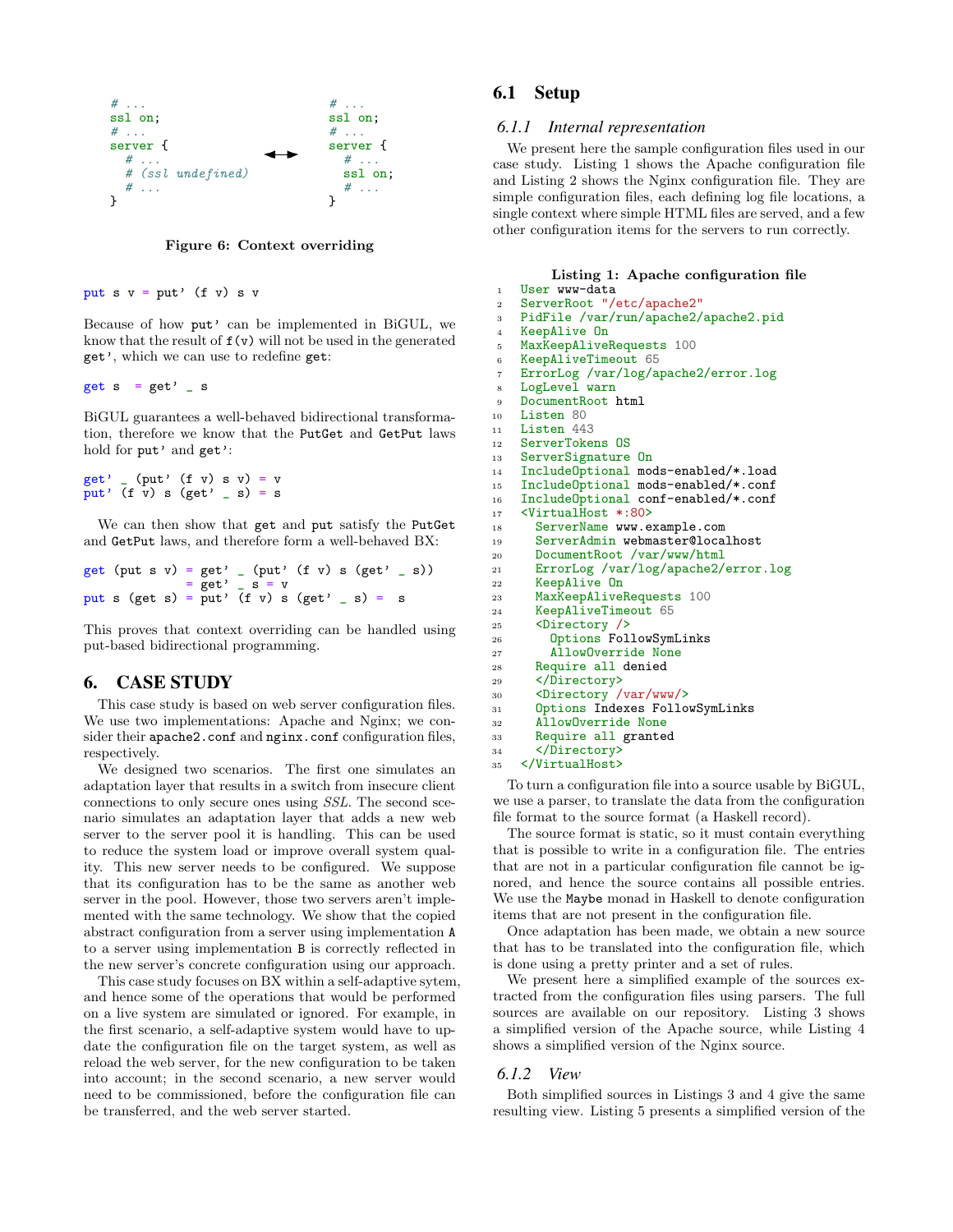```
Listing 2: Nginx configuration file
1 pid /run/nginx.pid;
2 user www-data;
3 worker_processes 4;
4 events {
5 worker_connections 768;<br>6 }
    6 }
7 http {
      keepalive_timeout 65;
9 keepalive_requests 100;
10 access_log /var/log/nginx/access.log;
11 error_log /var/log/nginx/error.log;
12 ssl_protocols TLSv1 TLSv1.1 TLSv1.2;
13 tcp_nodelay on;
14 tcp_nopush on;
15 server_tokens on;
16 gzip on;
17 gzip_comp_level 2;
18 server {
19 listen 80;
20 root /var/www/html;
21 server_name example.com;
22 error_log /var/log/nginx/error.log;<br>23 keepalive timeout 65:
        keepalive_timeout 65;
24 keepalive_requests 100;
\begin{matrix} 25 & 3 \\ 26 & 3 \end{matrix}\mathcal{F}
```
view extracted using the get transformation.

#### 6.2 Scenario 1: Adaptation

In this scenario, we show that two web servers using a different technology, but with the same behavior for a specific concern, can be adapted using our approach. Both behaviors should be adapted in the same way. The MAPE loop updates the SSL configuration. The initial configuration does not use SSL, and the adaptation will activate and configure it.

#### *6.2.1 Experiment*

We first ran both servers to confirm that they serve pages over HTTP, but not over HTTPS.

We then extracted the concrete model from the Nginx and Apache configuration files discussed in Section 6.1.1. They are represented by the Haskell records, portions of which are on Listing 3 and Listing 4, respectively. The whole sources are available on our repository.

The abstract models were then built using the get transformations generated by our Nginx and Apache bidirectional programs, also available on our repository. Samples of the abstract models are in Listing 5, and the entire records are on the repository.

We then simulated the adaptation by changing the following values in the views. The changes are made on the same items and with the same values in both models, as if both had been modified by the same adaptation rules.

```
- Values before adaptation -
```

```
vListen = ["80"],
vServKeepaliveTimeout = "65",
vServSSL = "off",
vServSSLCertificate = "",
vServSSLCertificateKey = ""
```
**EXECUTE:** Values after adaptation **ALLACE** 

```
vListen = ["443"],
vServKeepaliveTimeout = "75",
```

```
Listing 3: Simplified Apache source
1 apacheSource :: ApacheWebserver
2 apacheSource = ApacheWebserver {
3 aDocumentRoot = Nothing,
4 aKeepAlive = Just "On",
 5 aKeepAliveTimeout = Just "65",
 6 aMaxKeepAliveRequests = Just "100",
7 aListen = Just ["80"],
8 aDirectoryIndex = Nothing,<br>9 aSSLCertificateFile = Noth
9 aSSLCertificateFile = Nothing,<br>10 aSSLCertificateKeyFile = Nothi
      aSSLCertificateKeyFile = Nothing,
11 aVirtualHosts = Just [
12 VirtualHost {
13 sVirtualHostAddress = Just "*:80"
14 sDocumentRoot = Just "/var/www/html",
15 sKeepAlive = Just "On",
16 sKeepAliveTimeout = Just "65"
17 sMaxKeepAliveRequests = Just "100",
18 sLocation = Nothing,
19 sServerName = Just "example.com",
20 sDirectoryIndex = Nothing,
21 sSSLEngine = Nothing,
22 sSSLCertificateFile = Nothing,<br>23 sSSLCertificateKevFile = Nothi
          23 sSSLCertificateKeyFile = Nothing
24 }
\begin{matrix} 25 \\ 26 \end{matrix} ]
    \mathcal{F}
```

```
vServSSL = "on",
vServSSLCertificate = "/srv/ssl/cert.pem",
vServSSLCertificateKey = "/srv/ssl/cert.key"
```
Here, the vListen item represents the port on which the server listens. Its value is set from 80, the default HTTP port, to 443, the default HTTPS port. Setting vServSSL to "on" activates SSL and the next two items provide the location of the SSL certificate and its key. The modification of the vServKeepaliveTimeout item is not mandatory for a working SSL configuration, but was added to extend the example.

Those changes were then reflected to the sources using the put transformations generated by our bidirectional programs. The following are samples of the updated sources:

```
= Modifications in Nginx =sKeepaliveTimeout = Just "75",
sListen = Just ["443"],
sSsl = Just "on",sSslCertificate = Just "/srv/ssl/cert.pem",
sSslCertificateKey = Just "/srv/ssl/cert.key"
           \_\ Modifications in Apache \_\_\_\_\
```

```
aListen = Just ["443"],
sVirtualHostAddress = Just "*:443",
sKeepAliveTimeout = Just "75",
sSSLEngine = Just "On",sSSLCertificateFile = Just "/srv/ssl/cert.pem",
sSSLCertificateKeyFile = Just "/srv/ssl/cert.key"
```
The new sources were then pretty printed in new configuration files. The servers were reloaded to use their new configuration, with the expectation that both would then serve pages over HTTPS, but not HTTP.

#### *6.2.2 Results*

The two web servers, that did not use SSL initially, ran with SSL activated after the simulated adaptation. The changes in the view were correctly reflected to the source, without manual modification of the configuration files.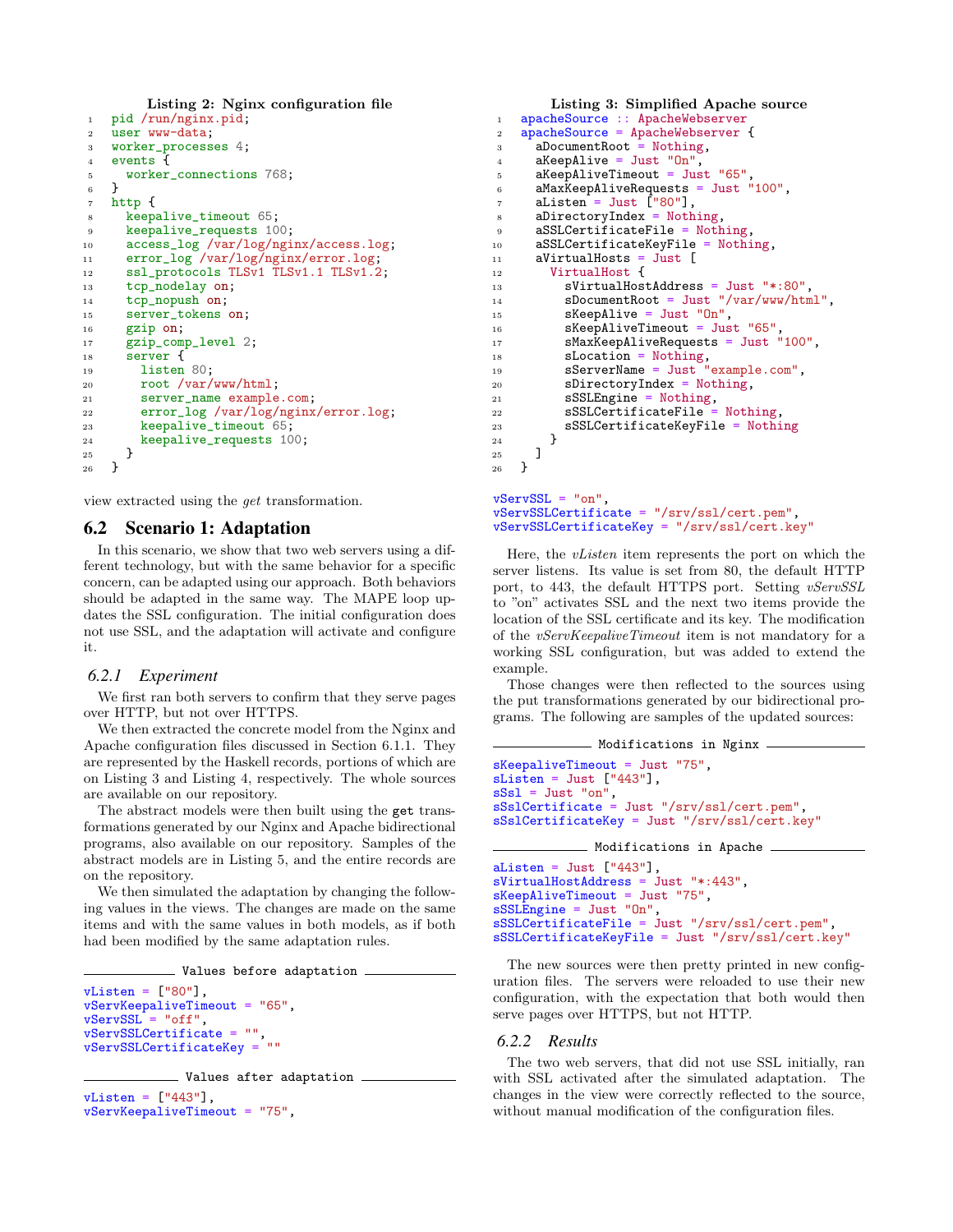```
Listing 4: Simplified Nginx source
1 nginxSource :: NginxWebserver
2 nginxSource = NginxWebserver {
3 nWorkerProcesses = Just "4",
4 nHttp = Just Http {
5 hKeepaliveDisable = Nothing,
       hKeepaliveTimeout = Just "65"
7 hKeepaliveRequests = Just "100",
8 hRoot = Nothing,
9 hServer = Just [
10 Server {
11 sKeepaliveDisable = Nothing,
12 sKeepaliveTimeout = Just "65"
13 sKeepaliveRequests = Just "100",
_{14} sListen = Just ["80"],
15 sLocation = Nothing,
_{16} sRoot = Just "/var/www/html",
17 sServerName = Just ["example.com"],
18 sSsl = Nothing,
19 sSslCertificate = Nothing,
20 sSslCertificateKey = Nothing }
21 \t 1,
22 hSsl = Nothing,<br>23 hSslCertificate
       hSslCertificate = Nothing,
24 hSslCertificateKey = Nothing
\begin{matrix} 25 & 3 \\ 26 & 3 \end{matrix}\mathcal{F}
```

```
Listing 5: Simplified view
1 reducedView :: CommonWebserver
2 reducedView = CommonWebserver {
3 vRoot = "html",
4 vKeepaliveTimeout = "65",
VSSL = "off",6 vSSLCertificate = "",
7 vSSLCertificateKey = "",
8 vServers = [
9 VServer {
_{10} vListen = ["80"],
11 vServNames = ["example.com"],<br>12 vServRoot = "/var/www/html".
         vServRoot = "/var/www/html"
13 vServKeepaliveTimeout = "65"
<sup>14</sup> vServSSL<sup>-</sup> = "off",<br>
<sup>15</sup> vServSSLCertifica
         vServSSLCertificate = "",
16 vServSSLCertificateKey = ""
\begin{matrix} 17 & 7 \\ 18 & 7 \end{matrix}18 ]
19 }
```
# 6.3 Scenario 2: Migration

For this scenario, we show that our approach allows to copy an abstract model of a web server technology, and use this copy to replicate the server's behavior on a newly deployed web server using a different technology.

# *6.3.1 Experiment*

First, we confirmed that the first web server is running properly, and behaved as expected. It used Nginx.

We then used the get transformation for Nginx to generate the abstract model of the server configuration. The put transformation for Apache was then used, with an empty source, to produce a concrete Apache model, that represent an equivalent configuration to the original Nginx configuration.

We pretty printed the configuration file for Apache and then ran an Apache web server with this configuration file. We verified that the behavior of the Apache server was identical to the behavior of the Nginx server.

#### *6.3.2 Results*

Both servers ran correctly after the migration. The configuration of the Nginx server was unchanged, and the Apache server exhibited the same behavior as the Nginx server.

# 7. THREATS TO VALIDITY

#### 7.1 Internal Validity

In both scenarios, we simulated the outcome of a MAPE loop, by manually modifying abstract models, rather than implementing a feedback loop. Since this paper focuses on the synchronization between concrete and abstract models, and the associated challenges, we argue that a simulated MAPE loop does not negatively impact the case study's validity. Similary, we ignored the issue of transferring updated configuration files to the servers, and reloading them.

# 7.2 External Validity

We assumed that no modification was done on the configuration file between parsing and rewriting. In a production system, a synchronization mechanism able to cope with concurrent modifications of view and source would be required, such as the one described by Xiong et al [23].

# 8. RELATED WORK

#### 8.1 Reusability

Klein et al. introduce a new way to program for selfadaptation based on optional code that can be dynamically deactivated, and apply this technique to a web application [14]. Garlan et al. show the use of a framework, Rainbow, that is composed of reusable parts to which the user can hook personalized code [10]. Rainbow was also extended by Swanson et al. with a framework called RE-FRACT, which brings failure avoidance components and algorithms [18]. Barna et al. propose a platform for deploying self-managing web applications on cloud called Hogna [3]. Although these approaches also allow for the reuse of abstract models, they require the careful development of both monitors and effectors, forming a BX that need to be shown to keep the abstract model in sync with the target system's configuration. Our contribution is different in that only one direction of the transformation needs to be written, and the other one is automatically derived, in such a way that guarantees that the BX is well-behaved, and hence the abstract model correctly synchronized with the target system's configuration. Ramirez and Cheng present different patterns that can be reused for adaptation [16].

# 8.2 Models within self-adaptation

Vogel and Giese present a model-driven approach for adaptation that contains different types of models for specific adaptation levels [19]. This allows separation of concerns. They also present an approach to ease the development of architectural monitoring based on incremental model synchronization [21]. They demonstrate an executable modeling language for ExecUtable RuntimE MegAmodels (EU-REMA), that makes the development of adaptation engines easier by following a model-driven engineering approach that uses megamodels. Megamodels are models that represent a system at runtime along with its adaptation activities [20]. Angelopoulos et al. use Rainbow as a comparison for their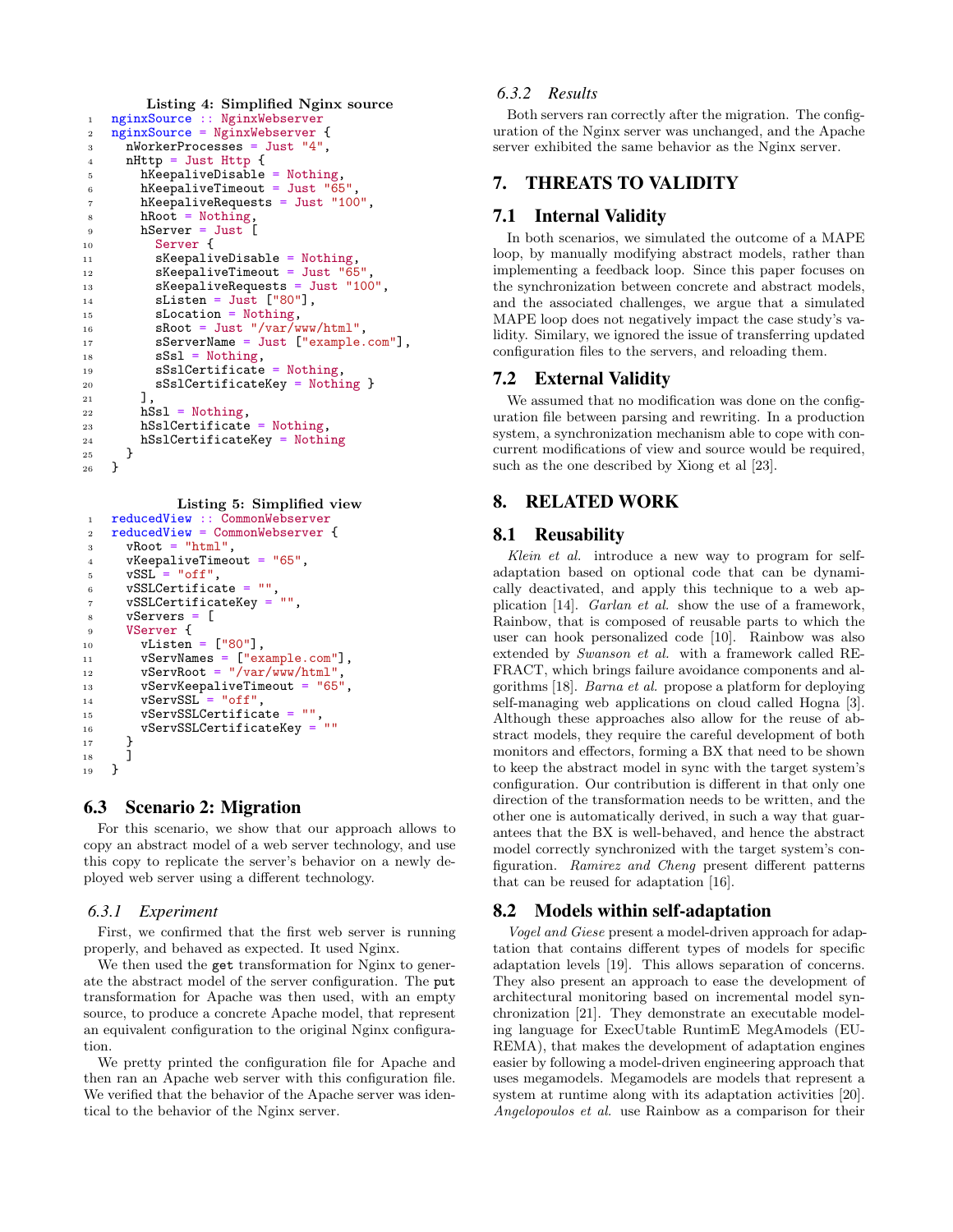framework, Zanshin, which is requirement-based instead of architecture-based [1]. They compare both approaches, which use different kinds of models. Georgas et al. use a model to record the history of a managed system's states [11]. This model can be used by a developer to reconfigure a system in another state if he thinks that the current state can lead to a dangerous situation. Another example of adaptation around models is the one of *Bailey et al.* They perform adaptation on Role-Based Access Control (RBAC) models at run-time by changing the access control policies, while ensuring that adapted policies satisfy some security constraints [2]. None of these approaches use bidirectional programming. As BXs are often not labeled as such, they need to be manually maintained, and their well-behavedness needs to be manually guaranteed. Anderson et al. presents the computational reflection paradigm within the self-adaptive context [?]. The causality property from this paradigm states that two entities are causally connected if changes made in one of the entities are reflected in the other. The self-adaptation in regard to computational reflection should have its meta-models representation causally connected to the running system. In our approach, the model and its abstraction are causally connected by the BX and the model itself is causally connected to the running system by the effectors.

# 8.3 Bidirectional transformations

An example of synchronization between models supporting the Atlas Tranformation Language (ATL) is offered by Xiong et al. [22]. They propose an automatic approach to synchronizing models which are conform to their respective metamodels. Metamodels are related by a unidirectional model transformation. They are able to generate a synchronization infrastructure from that transformation, a process very similar to get-based bidirectional programming languages. This means that one of potentially many possible putback transformations will be chosen for the user. We use putback-based programming instead, which gives user total control over the put transformation. Czarnecki et al. present notes from the GRACE International Meeting on Bidirectional Transformations where the multidisciplinary aspects of bidirectional transformations are presented, including model and graph transformations [5]. They do not mention configuration files and their specificities. Another application of BXs for synchronizing documents is presented by Hu et al. [13]. This application focuses on a XML editor that supports dynamic refinements of a structured document. Song et al. present an algorithm that wraps any BX into a synchronizer, to allow for both the source and the view to be updated simultaneously [17]. Foster et al. propose a general theory of quotient lenses [9]. They are bidirectional transformations that are well-behaved modulo a set of equivalence relations defined by developers. This would allow the implementation of BXs that would not be well-behaved due to some inessential details such as whitespace. It is a get-based bidirectional programming approach. Another example where BXs are applied is Yu et al.'s synchronization between models and generated code by recording manual changes made to the code in a BX, and replaying them when the manually edited code is overwritten by the code generator [24]. They use a get-based bidirectional programming language.

# 9. CONCLUSION AND FUTURE WORK

In this paper, we presented an approach based on abstract models and bidirectional programming for self-adaptation. Our approach provides, by construction, a provably correct synchronization between concrete and abstract models, as opposed to ad-hoc approaches that rely on developers to carefully build monitors and effectors. Our approach facilitates the reuse of adaptive layers across different implementations of the system. In contrast with a concrete model closely related to the target system, an abstract model aims to capture the similarities shared by several implementations of a target system. This allows any adaptation logic using the abstract model to be reused for each implementation, and eases the work of developers. We demonstrated the use of bidirectional programming to solve the synchronization problem between concrete and abstract models, with proven guarantees on the well-behavedness of the BXs. We discussed the challenges that arise from typical constructs in configuration files, and showed that they can be overcome using bidirectional programming. The approach has been implemented and its application demonstrated in a web server case study. The results showed that adaptation was performed correctly for both implementations using different technologies, and that the knowledge in the abstract model could easily be copied between different implementations.

In future work, we will plan a more detailed evaluation of our approach, using an actual feedback loop. We will also investigate the applicability and performance of our approach on large scale examples, and expand its scope beyond configuration files.

# Acknowledgements

The authors would like to thank Dr. Hsiang-Shang Ko and Mr. Li Liu, from the National Institute of Informatics, Tokyo, Japan, as well as Mr. Jorge Cunha Mendes, from INESC Technology and Science, Porto, Portugal, for their help with BiGUL development.

This work is partially supported by the Nation Basic Research Program (973 Program) of China (grant

No. 2015CB352201) and by JSPS Grant-in-Aid for Scientific Research (A) No. 25240009 of Japan.

# 10. REFERENCES

- [1] Konstantinos Angelopoulos, Vitor E. Silva Souza, and Joao Pimentel. Requirements and architectural approaches to adaptive software systems: A comparative study. In Proceedings of the 8th International Symposium on Software Engineering for Adaptive and Self-Managing Systems, pages 23–32. IEEE Press, 2013.
- [2] Christopher Bailey, Lionel Montrieux, Rogério de Lemos, Yijun Yu, and Michel Wermelinger. Run-time generation, transformation, and verification of access control models for self-protection. In Proceedings of the 9th International Symposium on Software Engineering for Adaptive and Self-Managing Systems, pages 135–144. ACM, 2014.
- [3] Cornel Barna, Hamoun Ghanbari, Marin Litoiu, and Mark Shtern. Hogna: A Platform for Self-Adaptive Applications in Cloud Environments. In 2015 IEEE/ACM 10th International Symposium on Software Engineering for Adaptive and Self-Managing Systems (SEAMS), pages 83–87. IEEE, May 2015.